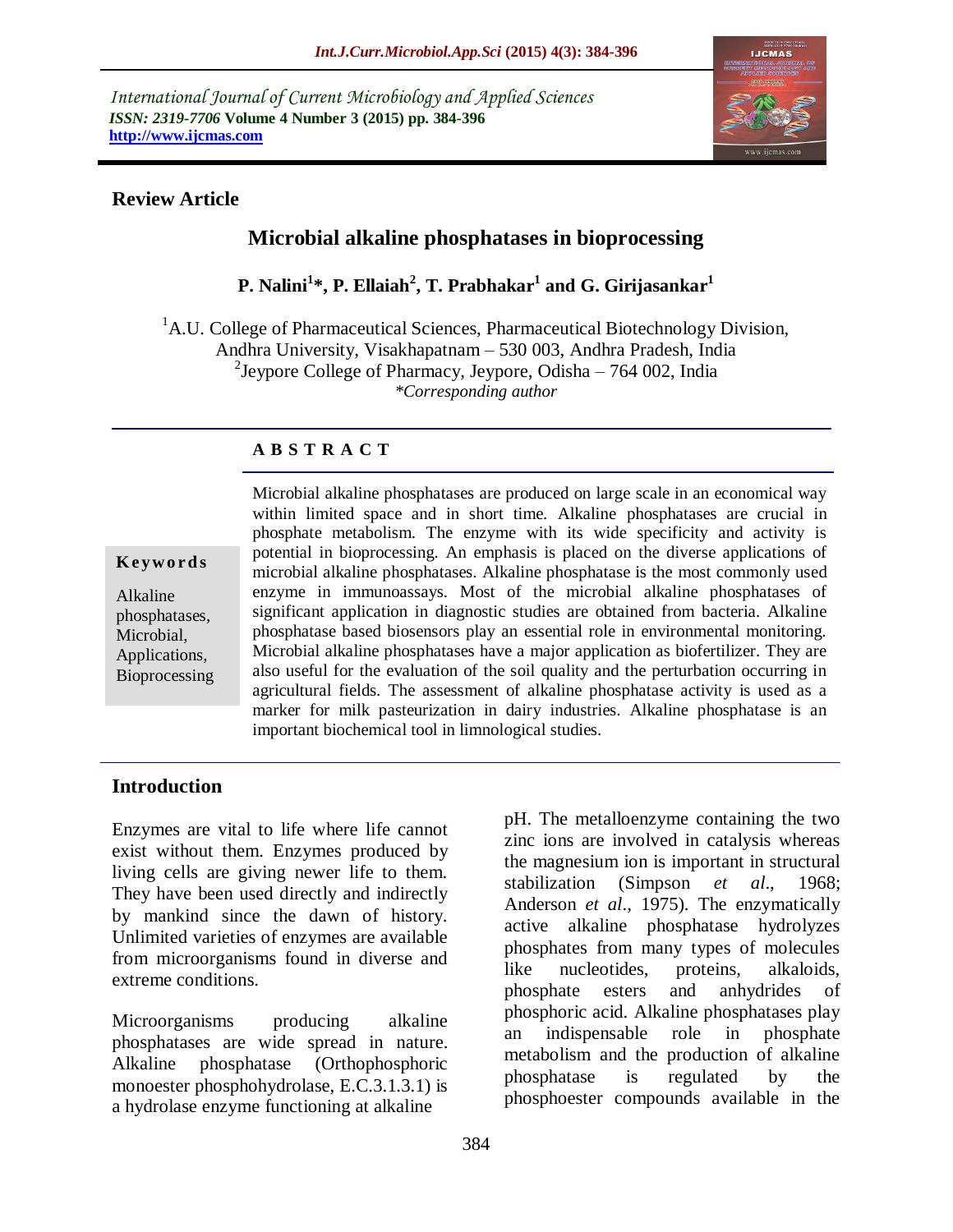environment (Nalini *et al*., 2014). Divalent metal ions are required for the activity of alkaline phosphatase while chelators such as EDTA inhibit the alkaline phosphatase activity (Cembella *et al*., 1982).

Alkaline phosphatase of *Escherichia coli* is the most studied prokaryotic alkaline phosphatase (Wanner, 1987). Bradshaw *et al*. (1981) determined the complete aminoacid sequence of alkaline phosphatase monomer. Biosynthesis (Derman and Beckwith, 1991; Karamyshev *et al*., 1998), structure and catalytic properties (Coleman, 1992) of *Escherichia coli* alkaline phosphatase has been extensively studied. Studies on bacterial alkaline phosphatases have been less focused even though bacteria are known to have significant alkaline phosphatase activities (Martinez and Azam, 1993). Several alkaline phosphatases have been investigated from microorganisms. Alkaline phosphatases having high thermostability were described from different strains of bacteria and filamentous fungi such as *Thermotoga neapolitana* (Dong and Zeikus, 1997), *Thermus thermophilus* (Pantazaki *et al*., 1998), *Thermus caldophilus* (Park *et al*., 1999), *Bacillus stearothermophilus* (Mori *et al*., 1999), *Bacillus licheniformis* (Pandey and Banik, 2011), *Humicola grisea* var. *thermoidea* (Buainain *et al*., 1998) and *Scytalidium thermophilum* (Guimarães *et al*., 2001).

## **Alkaline phosphatases in bioprocessing**

Alkaline phosphatases are of significant headway in scientific and bioindustries. The world enzymes demand is increasing at an Average Annual Growth Rate (AAGR) of 6.3 percent, reaching a value of nearly \$7 billion by 2017 (World Enzymes, 2014). In the world market of \$100 million, alkaline phosphatase is having biggest share of \$20

million. Use of microbial alkaline phosphatases in different fields is constantly increasing. Some microbial alkaline phosphatases have thermostability and high catalytic properties, suitable for various biotechnological applications (Guimarães *et al*., 2003). Bacterial alkaline phosphatase is usually used in biomedical research and industry as it is relatively resistant to denaturation, degradation and inactivation (Reid and Wilson, 1971). Commercial preparations of alkaline phosphatase are more commonly obtained from *Escherichia coli* (Seeburg *et al*., 1977). Alkaline phosphatases of filamentous fungi with other advantageous properties may be of interest in bioprocessing (Pereira *et al*., 1995). The applications of alkaline phosphatases in diverse areas such as molecular biology, immunology, diagnostics and dairy technology have been well documented (Wels *et al*., 1992; Zueva *et al*., 1993**;** Suzuki *et al*., 1999; Rankin *et al*., 2010).

**Genetic engineering and molecular biology:** Alkaline phosphatases play a vital role in DNA sequencing analysis and molecular cloning (Suresh and Das, 2014). It hydrolyzes phosphate groups from monophosphate esters and oligonucleotides. The enzyme is specific to 5'-nucleotidases (Ammerman and Azam, 1985), hence used in dephosphorylation of 5'-phosphorylated nucleic acids. Alkaline phosphatase is a valuable enzyme in expression and fingerprinting studies for labeling of DNA and RNA fragments (Githui *et al*., 1999; Boulain and Ducancel, 2004). The enzyme is also involved in removing phosphate groups from proteins (Sitdhipol *et al*., 2012). The biotechnological potential of these enzymes has received considerable attention in recombinant DNA technology (Pereira *et al*., 1995). *Escherichia coli* alkaline phosphatase is classically used in the field of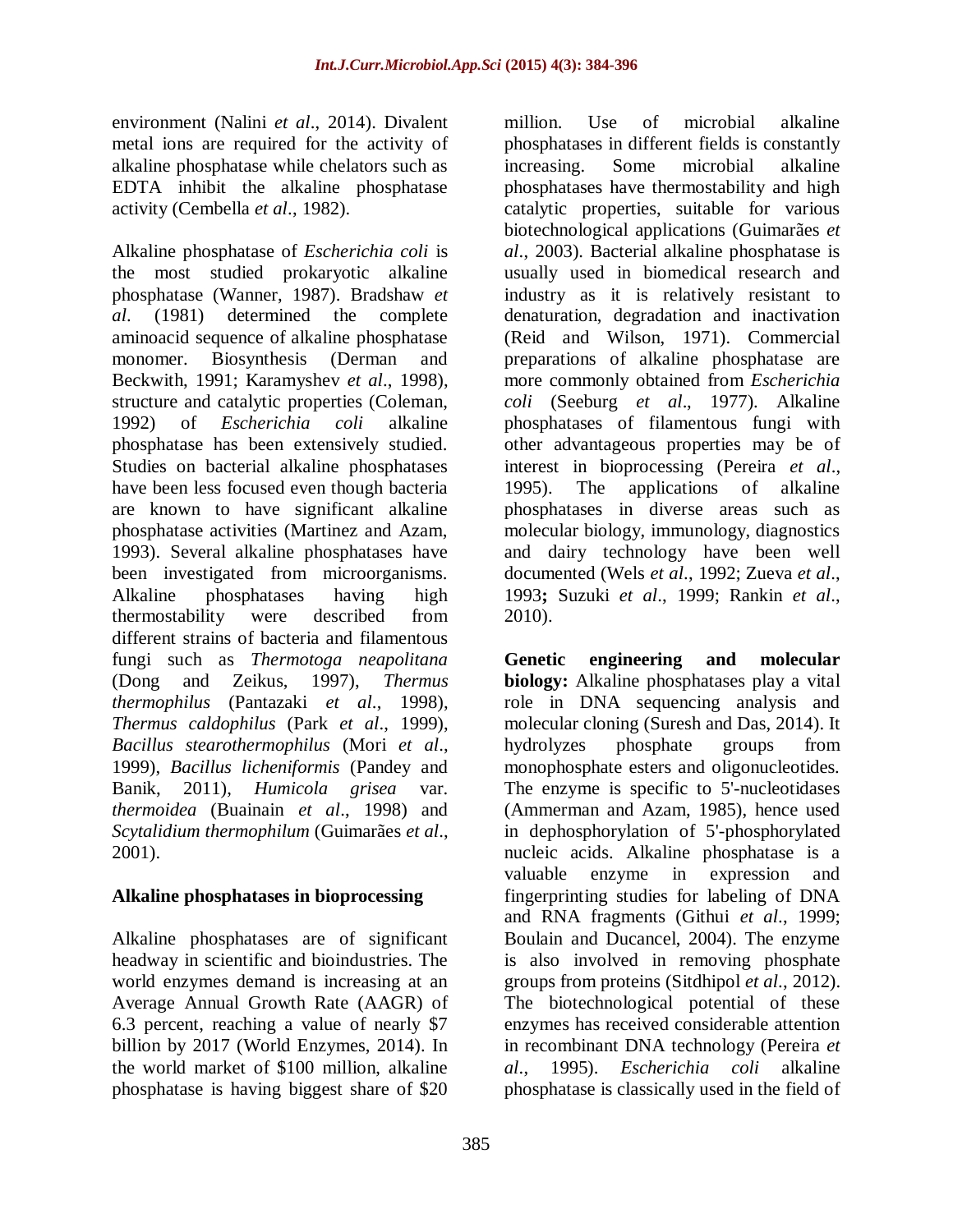molecular biology (Zueva *et al*., 1993) to remove the terminal monoesterified phosphate from ribo-oligonucleotides and deoxyribo-oligonucleotides (Wilson *et al*., 1964; Reid and Wilson, 1971). Heat labile alkaline phosphatases are important enzymes in biomedical research as they can be easily inactivated after its specified application (Lu *et al*., 2010). Antarctic bacteria produced heat labile alkaline phosphatases and were effective in rapid 5' end labeling of nucleic acids in comparison with commercial alkaline phosphatases (Kobori *et al*., 1984; Rina *et al*., 2000). Alkaline phosphatase of *Cobetia marina* is potential in the introduction of labeled  $^{32}P$ into 5' ends of DNA fragments (Yu Plisova *et al*., 2005).

Alkaline phosphatases are widely used in the construction of recombinant plasmids (Zappa *et al*., 2001). Alkaline phosphatase treated plasmid vectors in cloning experiments prevents the recircularization and dimerization of the plasmid (Pereira *et al*., 1995). The enzyme removes the 5' phosphate group of linearized plasmid DNA without hydrolyzing the DNA molecule (Guimarães *et al*., 2007) indicating its potential use in recombinant DNA protocols as suggested by Pereira *et al*. (1995) for *Neurospora crassa* alkaline phosphatase activity. Properties of thermostable alkaline phosphatase obtained from *Geobacillus thermodenitrificans* T2 is suitable for molecular cloning applications (Zhang *et al*., 2008). Highly active bacterial alkaline phosphatase variants are used as reporter enzymes (Sadeghi *et al*., 2005). In gram positive microorganisms the alkaline phosphatase reporter transposon is used for the identification of genes encoding secreted proteins (Gibson and Caparon, 2002). The enzyme labeled oligonucleotide probes are used as culture confirmation reagents for the rapid identification of microorganisms (Glover and Harris, 1998).

**Clinical diagnosis:** Alkaline phosphatase is the most commonly used enzyme in enzyme-labeled antigens and antibodies of enzyme immunoassay and enzyme-linked immunosorbent assay to detect the biological molecules (Gan and Patel, 2013). Antibodies directed against a specific bacterial alkaline phosphatase antigen were detected in acute bacterial infections (Ritter *et al*., 1997). *Escherichia coli* alkaline phosphatase which exhibits substrate specificity without loss of activity was efficiently expressed in *Escherichia coli* when coupled to different antigens (Gillet *et al*., 1993; Chanussot *et al*., 1996) or antibody fragments (Muller *et al*., 1999; Mousli *et al*., 2007). Alkaline phosphatase has a major application in immunodetection (Suzuki *et al*., 1999). Bacteria were identified based on the quantification of bound alkaline phosphatase-labeled anti-DNA-RNA to the DNA-RNA hybrids (Miller *et al*., 1988). Bel-Ochi *et al*. (2013) designed a recombinant SAG1 gene genetically fused to *Escherichia coli* alkaline phosphatase for use in *Toxoplasma* serodiagnosis tests to detect antibody responses against *Toxoplasma gondii*. Alkaline phosphatases are used in the preparation of Ig-enzyme conjugates for immunologic assays (Yu Plisova *et al*., 2005). Recombinant antibody-alkaline phosphatase conjugates can be used in diagnosis of human immunoglobulins, as exemplified in the case of anti-hepatitis B immunoglobulin (Carrier *et al*., 1995). Hoffman and Wright (1985) reported the identification of exported proteins in various bacterial systems from the fusion of secreted proteins to alkaline phosphatase. Alkaline phosphatase fusion protein which binds to erbB-2 protein can be detected directly on tumor cells using a substrate for alkaline phosphatase (Wels *et al*., 1992). Oliaro *et al*. (2000) detected *Helicobacter pylori*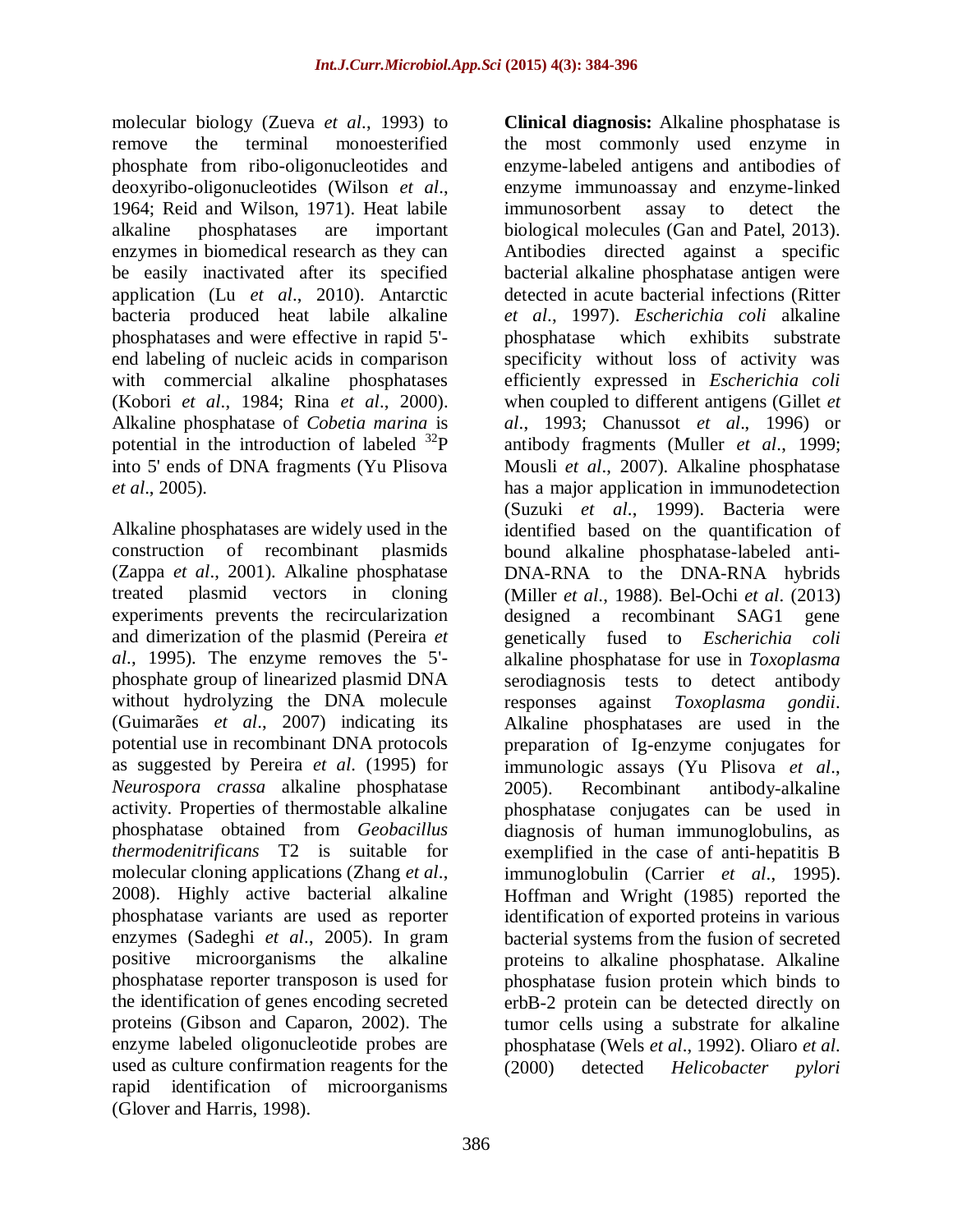exported proteins with the application of alkaline phosphatase fusion methodology.

**Biosensors:** The use of alkaline phosphatase biosensors in the detection of pesticides or heavy metals has been studied. Tekaya *et al*. (2013) reported that cyanobacterium, *Arthrospira platensis* can be able to produce reporter alkaline phosphatase. Cyanobacteria cell containing alkaline phosphatase was used as reporting enzyme in *Anacystis nidulans* for monitoring the heavy metal toxicity (Awasthi, 2012). Alkaline phosphatase of *Chlorella vulgaris* extracellular membrane acts as reporter element in the presence of heavy metals (Chouteau *et al*., 2005).

Heavy metals were detected from inhibition of alkaline phosphatase present on *Chlorella vulgaris* microalgae (Durrieu and Tran-Minh, 2002). Ionescu *et al*. (2006) developed an electrochemical biosensor on a platinum electrode and the alkaline phosphatase activity was monitored by the oxidation current of *p*-nitrophenol. The oxidation current response decreased linearly with increasing concentration of heavy metals in chronoamperometry experiments (Chong *et al*., 2008). Singh and Mittal (2012) constructed an amperometric biosensor to determine mercury with glassy carbon electrode and the electrode showed its selectivity for silver, alkali metals, alkaline earth metals and transition metals. Guedri and Durrieu (2008) designed a conductometric biosensor based on the measurement of alkaline phosphatase activity to monitor aquatic environments. The changes in conductivity induced by the catalytic reaction of the enzyme exposed to Cd were detected with conductometric electrodes (Chouteau *et al*., 2004; Chouteau *et al*., 2005). Conductometric micro transducer was used to detect Cd, Cu, Ni, Pd and Zn ions (Berezhetskyy *et al*., 2007).

387

**Dairy industries:** Most of the enzymes activity is diminished or inactivated in milk pasteurization. The assessment of alkaline phosphatase activity is used as a marker for adequate pasteurization of milk (Harding, 1991; Fenoll *et al*., 2002; Rankin *et al*., 2010). Kay and Graham (1935) developed the first enzymatic test for detecting the efficiency of pasteurization based on the inactivation of alkaline phosphatase. Microbial alkaline phosphatases are considerably thermal resistant than milk alkaline phosphatases. Alkaline phosphatase activity has been identified in pasteurized milk as a result of contamination with bacterial alkaline phosphatases (Hammer and Olson, 1941). Microorganisms such as *Bacillus anthracis, Bacillus cereus, Bacillus megaterium* (Dobozy and Hammer, 1969), *Saccharomyces cerevisiae* (Gorman and Hu, 1969) and *Micrococcus sodonensis* (Glew and Heath, 1971) produce both heat labile and heat stable alkaline phosphatases. Pasteurization destroys the most heat resistant pathogens *Coxiella burnetii* and *Mycobacterium tuberculosis* found in raw milk (Cerf and Condron, 2006). Pasteurization process incorporating homogenization resulted in greater inactivation of the bacteria, *Mycobacterium avium paratuberculosis* (Grant *et al*., 2005).

The detection of elevated alkaline phosphatase levels is a common procedure for milk quality control to determine whether milk has been sufficiently pasteurized or there is a post pasteurization contamination with raw milk (Aschaffenburg and Mullen, 1949; Murthy and Cox, 1988; Stabel, 2003; Payne and Wilbey, 2009). Alkaline phosphatase tests are considered to be important to prevent the tracing of pathogenic bacteria like *Campylobacter jejuni, Listeria monocytogenes* and *Salmonella dublin* (C.D.C., 1984; C.D.C., 1986; Hayes *et al*.,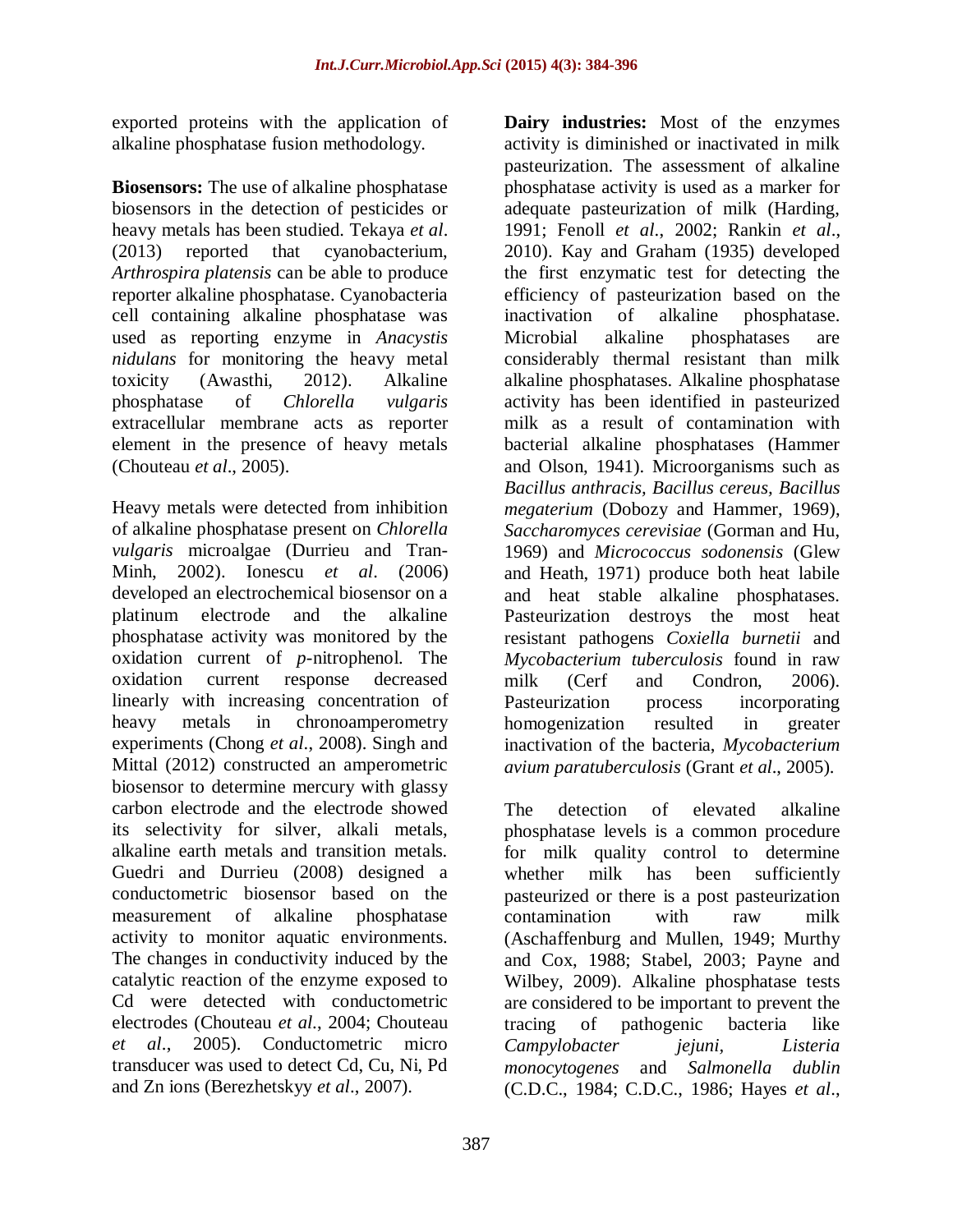1986). Alkaline phosphatase activity is high in milk of subclinical mastitis infected cows than the alkaline phosphatase activity observed in non-infected milk (Babaei *et al*., 2007; Matei *et al*., 2010). Heat resistant microbial alkaline phosphatases yielding negative results to alkaline phosphatase activity test is suggested to test again after laboratory repasteurization (Knight and Fryer, 1989). Murthy and Kaylor (1990) recommended the differentiation of microbial alkaline phosphatases from residual alkaline phosphatase by agarose-gel electrophoretic technique. Later the immunological development of polyclonal antibodies produced against raw milk alkaline phosphatase is used to detect milk alkaline phosphatase from interference with microbial alkaline phosphatases, antibiotics or pesticides (Vega-Warner *et al*., 1999).

Alkaline phosphatase methodology is also important in sampling of cheese in dairy industries. Bacteria are used as a part of manufacturing process in milk products like cheese and butter (Walstra *et al*., 2006). Initial enzyme levels and the involved thermal procedure in processing are related to the residual levels of the enzyme (Soares *et al*., 2013).

Facultative heterofermentative bacteria such as enterococci, lactobacilli, micrococci and propionibacteria were found in higher levels in cheese prepared from raw milk (Grappin and Beuvier, 1997), responsible for the production of alkaline phosphatases. Different technological steps and composition of cheese affects the detection limits of alkaline phosphatase (Harding, 1991; Yoshitomi, 2004; Harding and Garry, 2005). Rosenthal *et al*. (1996) demonstrated that alkaline phosphatase levels increased with storage time in a variety of cheese samples due to the growth of *Penicillium roqueforti*.

**Agroecosystem:** The majority of agricultural soils are large reserves of phosphorus of which a considerable part has accumulated as a result of regular applications of phosphate fertilizers (Richardson, 1994). Alkaline phosphatase activity by soil amendments increases the availability of phosphorus to plants (Nalini *et al*., 2014). Alkaline phosphatase activity is affected by agricultural practices such as tillage and residue management (Deng and Tabatabai, 1997). Wang *et al*. (2011) reported the increase of alkaline phosphatase activity in non-till treatments with an increase of residue input amounts. Alkaline phosphatase activities were studied in acid farmfields and alkaline farmfield soils (Eivazi and Tabatabai, 1977). Evaluation of microbial alkaline phosphatase is used as an indicator to determine the soil quality in agricultural fields (Jordan *et al*., 1995). Cyanobacterium, *Anabaena oryzae* alkaline phosphatase has a potential application as biofertilizer in high salinity and alkaline soils (Singh *et al*., 2006). Dick *et al*. (2000) investigated the use of alkaline phosphatase activity as pH adjustment indicator in determining the optimum soil pH required for crop production. Measurement of alkaline phosphatase activity has been considered to assess the perturbation occurred due to the introduction of genetically modified microorganisms in the ecosystem (Naseby and Lynch, 1998). Effect of transgenic plants on soil metabolism has been studied by the determination of alkaline phosphatase activity (Donegan *et al*., 1999). Alkaline phosphatase of mycorrhizal colonization has been suggested as a marker for analyzing the symbiotic efficiency of root colonization (Tisserant *et al*., 1993).

**Aquatic ecosystem:** Alkaline phosphatases are prominent enzymes in aquatic environment. The occurrence of alkaline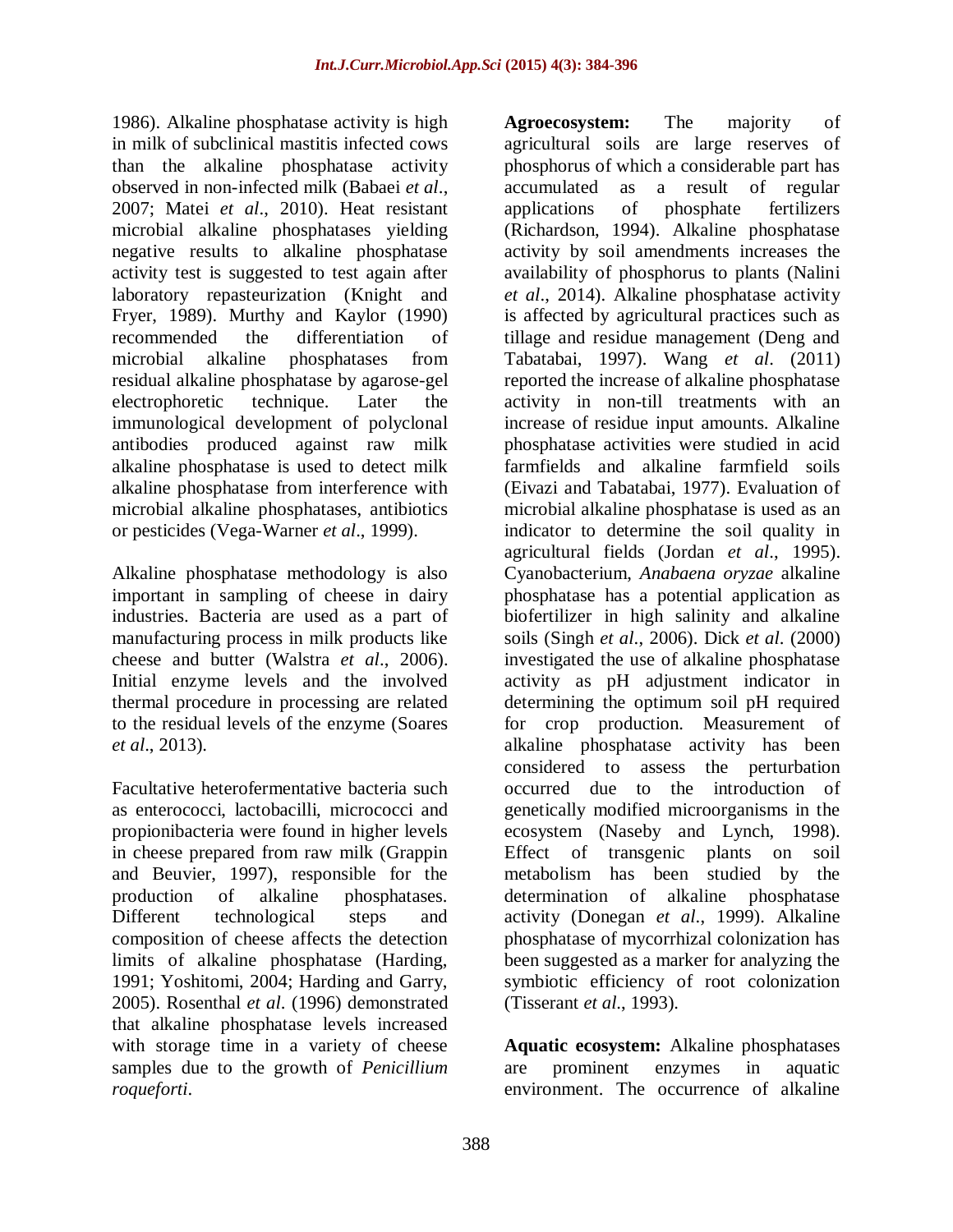phosphatases in aquatic and sewage systems has been studied (Reichardt *et al*., 1967; Berman, 1970; Jones, 1972; Flint and Hopton, 1977). Assessment of alkaline phosphatase activity of microorganisms is considered as an important biochemical tool in limnological studies (Pandey and Parveen, 2011). The extracellular alkaline phosphatase dissolved in natural waters is believed to play a role in nutrient dynamics (Berman, 1969; Kobayashi *et al*., 1984). López *et al*. (2006) determined that alkaline phosphatases of lake water samples are contributing significantly to the phosphate pool. Alkaline phosphatase activity is one of the most survival strategies for growth and survival of cyanobacteria under phosphate deficiency conditions (Bhaya *et al*., 2000). Sebastian and Ammerman (2009) investigated the potential role of marine bacterial alkaline phosphatases in the environment. Alkaline phosphatases have significant ecological implications in the transport and intracellular hydrolysis of organophosphate molecules in marine biota (Luo *et al*., 2009). Marine bacteria induce alkaline phosphatase in insufficient inorganic phosphate and therefore bulk alkaline phosphatase activity measurements have been used to estimate the phosphorus status of microbial communities (Cotner *et al*., 1997; Van Wambeke *et al*., 2002). Cotner and Wetzel (1991) analyzed alkaline phosphatase in the eutrophic and oligotrophic zones and suggested the functions of alkaline phosphatases in the processes of phosphorus regeneration in the eutrophic zone. The alkaline phosphatase activity can be used as determinant of phosphorus deficiency status in phytoplankton communities (Labry *et al*., 2005). Measurement of alkaline phosphatase activity has been used as biomarker in determining chemical pollution in freshwater ecosystems (Durrieu *et al*., 2003).

**Other uses:** Some other advantageous properties of alkaline phosphatases for practical applications have been revealed. Alkaline phosphatase serves as a prototype for a wide variety of enzymes utilizing two metal ions for phosphoryl transfer reactions (Beese and Steitz, 1991; Steitz, 1999). The activity of alkaline phosphatase is important in the pharmaceutical and food industries (Niehaus *et al*., 1999; Vieille and Zeikus, 2001). Alkaline phosphatase is used in the manufacture of antitumor compound to convert etoposide phosphate to etoposide (Politino *et al*., 1996). Bacterial alkaline phosphatase fusion system can be used to screen for inhibitory compounds from various plant extracts (Yamabhai, 2005). The activity of alkaline phosphatase acts as more appropriate indicator for assessment of quantity of crude oil pollution in crude oil polluted agricultural soil (Ohiri *et al*., 2013). *Bacillus flexus* alkaline phosphatase can be used as bioremediation agent to detoxify and mineralize environmental contaminants like xenobiotic organophosphates (Falguni and Sharma, 2014). Alkaline phosphatase has an efficient application in biological wastewater treatment processes (Xie *et al*., 2010). The utility of alkaline phosphatase was extended to metal phosphate precipitation. Chaudhuri *et al*. (2013) evaluated the precipitation of heavy metals from single-ion solutions as well as industrial effluents using bacterial alkaline phosphatase.

Many scientific and industry entities recognized the utility of microbially produced alkaline phosphatases. Microbial alkaline phosphatases of their widely existence, activity and stability are potential in biomethodologies. The rapid exploitation of novel developments of microbial alkaline phosphatases in bioprocessing is substantial.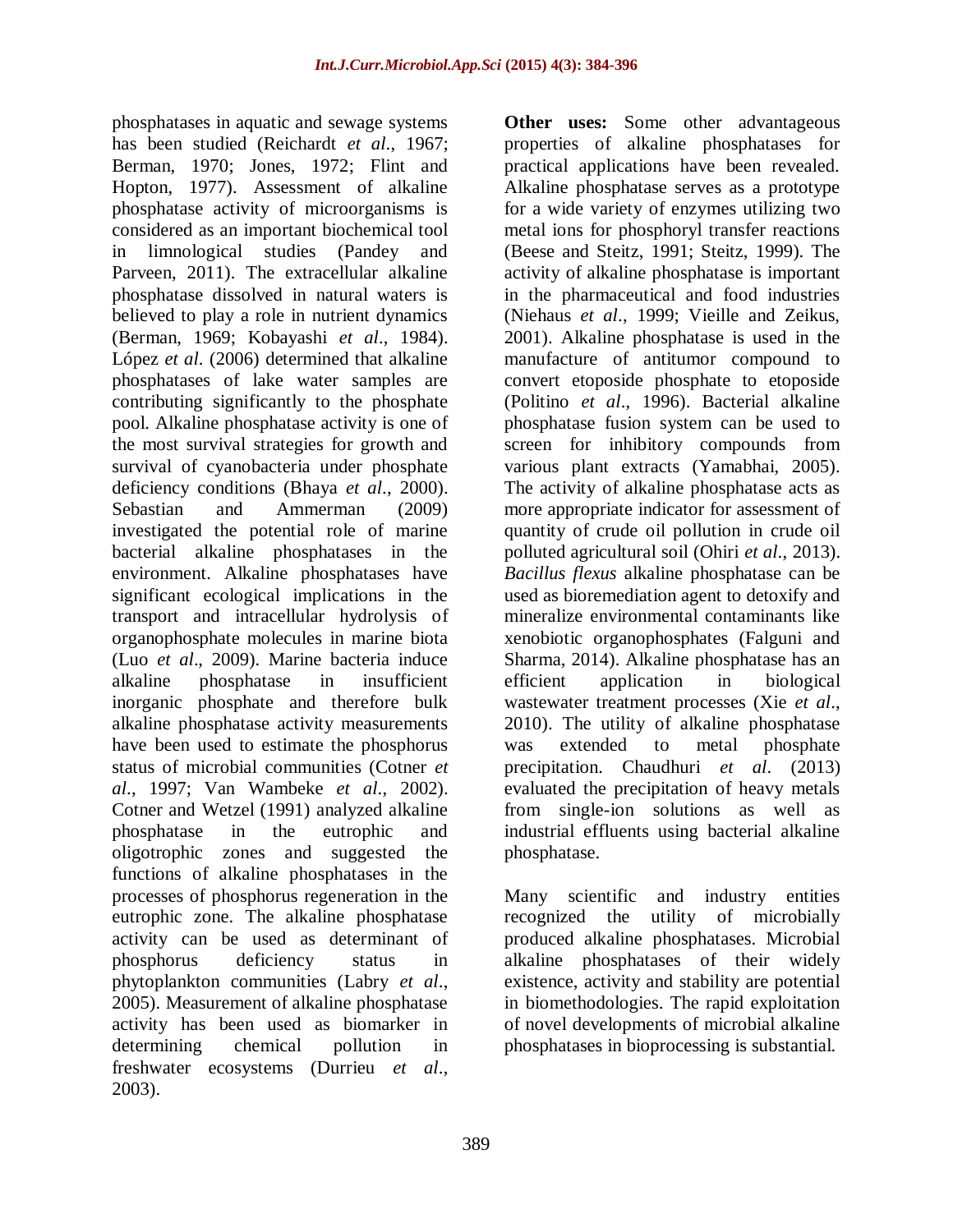### **References**

- Ammerman, J.W. and Azam, F. 1985. Bacterial 5'-nucleotidase in aquatic ecosystems: a novel mechanism of phosphorus regeneration. *Science* 227, 1338–1340.
- Anderson, R.A., Bosron, W.F., Kennedy, F.S., Vallee, B.L. 1975. Role of magnesium in *Escherichia coli* alkaline phosphatase. *Proc. Natl. Acad. Sci. U.S.A.* 72, 2989– 2993.
- Aschaffenburg, R. and Mullen, J.E.C. 1949. A rapid and simple phosphatase test for milk. *J. Dairy Res.* 16, 58–67.
- Awasthi, M. 2012. Relevance of alkaline phosphatase activity of immobilized green algae and cyanobacteria for heavy metal toxicity monitoring. *J. Mater. Environ. Sci.* 3, 446–451.
- Babaei, H., Mansouri-Najand, L., Molaei, M.M., Kheradmand, A., Sharifan, M. 2007. Assessment of lactate dehydrogenase, alkaline phosphatase and aspartate aminotransferase activities in cow's milk as an indicator of subclinical mastitis. *Vet. Res. Commun.* 31, 419–425.
- Beese, L.S. and Steitz, T.A. 1991. Structural basis for the 3′–5′ exonuclease activity of *Escherichia coli* DNA polymerase I: a two metal ion mechanism. *EMBO J.* 10, 25–33.
- Bel-Ochi, N.C., Bouratbine, A., Mousli, M. 2013. Design and characterization of a recombinant colorimetric SAG1-alkaline phosphatase conjugate to detect specific antibody responses against *Toxoplasma gondii*. *J. Immunol. Methods* 394, 107– 114.
- Berezhetskyy, A.L., Durrieu, C., Nguyen-Ngoc, H., Chovelon, J-M., Dzyadevych, S.V., Tran-Minh, C. 2007. Conductometric biosensor based on whole-cell microalgae for assessment of heavy metals in wastewater. *Biopolim. Kletka* 23, 511– 518.
- Berman, T. 1969. Phosphatase release of inorganic phosphorus in Lake Kinneret. *Nature* 224, 1231–1232.
- Berman, T. 1970. Alkaline phosphatases and phosphorus availability in Lake Kinneret. *Limnol. Oceanogr.* 15, 663–674.
- Bhaya, D., Schwarz, R., Grossman, A.R. 2000. Molecular responses to environmental stress. In: Whitton, B.A. and Potts, M. (Eds.), *The Ecology Of Cyanobacteria: Their Diversity in Time And Space*, Kluwer Academic Publishers, Dordrecht, London., pp. 397–442.
- Boulain, J.C. and Ducancel, F. 2004. Expression of recombinant alkaline phosphatase conjugates in *Escherichia coli*. *Methods Mol. Biol.* 267, 101–102.
- Bradshaw, R.A., Cancedda, F., Ericsson, L.H., Neumann, P.A., Piccoli, S.P., Schlesinger, M.J., Shriefer, K., Walsh, K.A. 1981. Amino acid sequence of *Escherichia coli* alkaline phosphatase. *Proc. Natl. Acad. Sci. U.S.A*. 78, 3473–3477.
- Buainain, L.B., Kadowaki, M.K., Polizeli, M.L.T.M., Terenzi, H.F., Jorge, J.A. 1998. Characterization of a conidial alkaline phosphatase from the thermophilic fungus *Humicola grisea* var. *thermoidea*. *J. Basic. Microbiol.* 38, 85– 94.
- C.D.C. (Centers for Disease Control and Prevention). 1984. Salmonellosis from inadequately pasteurized milk -- Kentucky. *Morb. Mortal. Wkly. Rep.* 33, 505–506.
- C.D.C. (Centers for Disease Control and Prevention). 1986. Epidemiologic notes and reports *Campylobacter* outbreak associated with raw milk provided on a dairy tour -- California. *Morb. Mortal. Wkly. Rep.* 35, 311–312.
- Carrier, A., Ducancel, F., Settiawan, N.B., Cattolico, L., Maillère, B., Léonetti, M., Drevet, P., Ménez, A., Boulian, J-C. 1995. Recombinant antibody-alkaline phosphatase conjugates for diagnosis of human IgGs: application to anti-HBsAg detection. *J. Immunol. Methods* 181, 177– 186.
- Cembella, A.D., Antia, N.J., Harrison, P.J. 1982. The utilization of inorganic and organic phosphorous compounds as nutrients by eukaryotic microalgae: A multidisciplinary perspective: Part 1. *Crit. Rev. Microbiol.* 10, 317–391.
- Cerf, O. and Condron, R. 2006. *Coxiella burnetii* and milk pasteurization: an early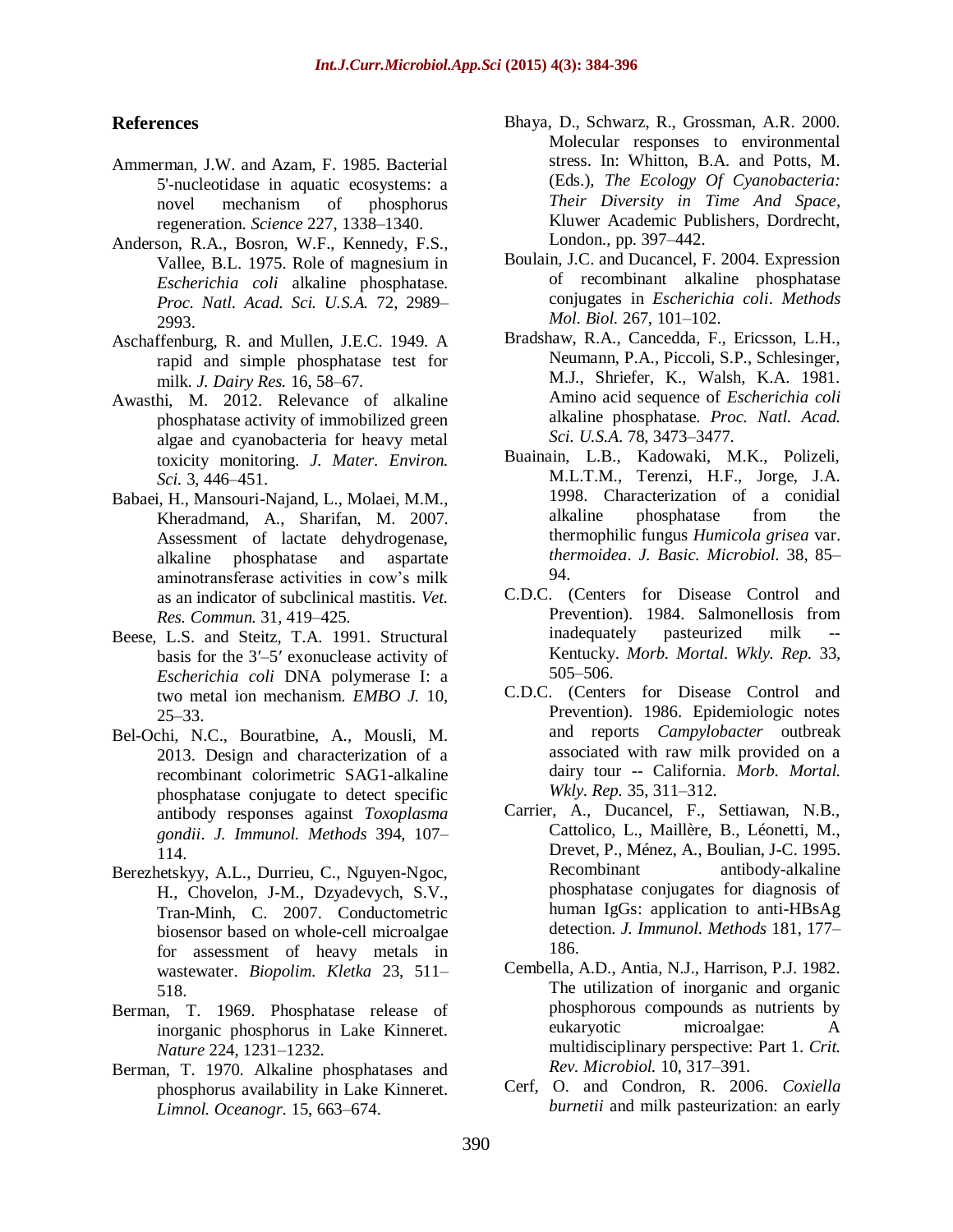application of the precautionary principle? *Epidemiol. Infect.* 134, 946–951.

- Chanussot, C., Bellanger, L., Ligny-Lemaire, C., Seguin, P., Ménez, A., Boulain, J-C. 1996. Engineering of a recombinant colorimetric fusion protein for immunodiagnosis of insulin. *J. Immunol. Methods* 197, 39–49.
- Chaudhuri, G., Dey, P., Dalal, D., Venu-Babu, P., Thilagaraj, W.R. 2013. A novel approach to precipitation of heavy metals from industrial effluents and single-ion solutions using bacterial alkaline phosphatase. *Water Air Soil Pollut.* 224, 1625.
- Chong, K.F., Loh, K.P., Ang, K., Ting, Y.P. 2008. Whole cell environmental biosensor on diamond. *Analyst* 133, 739–743.
- Chouteau, C., Dzyadevych, S., Chovelon, J-M., Durrieu, C. 2004. Development of novel conductometric biosensors based on immobilised whole cell *Chlorella vulgaris*  microalgae. *Biosens. Bioelectron.* 19, 1089–1096.
- Chouteau, C., Dzyadevych, S., Durrieu, C., Chovelon, J-M. 2005. A bi-enzymatic whole cell conductometric biosensor for heavy metal ions and pesticides detection in water samples. *Biosens. Bioelectron.* 21, 273–281.
- Coleman, J.E. 1992. Structure and mechanism of alkaline phosphatase. *Annu. Rev. Biophys. Biomol. Struct.* 21, 441–483.
- Cotner, J.B. and Wetzel, R.G. 1991. 5'- Nucleotidase activity in a eutrophic lake and an oligotrophic lake. *Appl. Environ. Microbiol.* 57, 1306–1312.
- Cotner, J.B., Ammerman, J.W., Peele, E.R., Bentzen, E. 1997. Phosphorus-limited bacterioplankton growth in the Sargasso Sea. *Aquat. Microb. Ecol.* 13, 141–149.
- Deng, S.P. and Tabatabai, M.A. 1997. Effect of tillage and residue management on enzyme activities in soils: III. Phosphatases and arylsulfatase. *Biol. Fertil. Soils* 24, 141–146.
- Derman, A.I. and Beckwith, J. 1991. *Escherichia coli* alkaline phosphatase fails to acquire disulfide bonds when retained in the cytoplasm. *J. Bacteriol.* 173, 7719–7722.
- Dick, W.A., Cheng, L., Wang, P. 2000. Soil acid and alkaline phosphatase activity as pH adjustment indicators. *Soil Biol. Biochem.* 32, 1915–1919.
- Dobozy, A. and Hammer, H. 1969. Some properties of alkaline phosphatase in *Bacillus* species. *Acta Microbiol. Acad. Sci. Hung.* 16, 181–187.
- Donegan, K.K., Seidler, R.J., Doyle, J.D., Porteous, L.A., Digiovanni, G., Widmer, F., Watrud, L.S. 1999. A field study with genetically engineered alfalfa inoculated with recombinant *Sinorhizobium meliloti*: effects on the soil ecosystem. *J. Appl. Ecol.* 36, 920–936.
- Dong, G. and Zeikus, J.G. 1997. Purification and characterization of alkaline phosphatase from *Thermotoga neapolitana*. *Enzyme Microb. Technol.* 21, 335–340.
- Durrieu, C. and Tran-Minh, C. 2002. Optical algal biosensor using alkaline phosphatase for determination of heavy metals. *Ecotoxicol. Environ. Saf.* 51, 206–209.
- Durrieu, C., Badreddine, I., Daix, C. 2003. A dialysis system with phytoplankton for monitoring chemical pollution in freshwater ecosystems by alkaline phosphatase assay. *J. Appl. Phycol.* 15, 289–295.
- Eivazi, F. and Tabatabai, M.A. 1977. Phosphatases in soils. *Soil Biol. Biochem.* 9, 167–172.
- Falguni, R.P. and Sharma, M.C. 2014. Novel organophosphate pesticide utilizing alkaline phosphatase producing polyextremophile *Bacillus flexus* from lake ecosystem of North Gujarat, India. *Int. J. Innov. Res. Sci. Eng. Technol.* 3, 16695–16702.
- Fenoll, J., Jourquin, G., Kauffmann, J-M. 2002. Fluorimetric determination of alkaline phosphatase in solid and fluid dairy products. *Talanta* 56, 1021–1026.
- Flint, K.P. and Hopton, J.W. 1977. Seasonal variation in the phosphatase activity of waters and sewage sludges. *Eur. J. Appl. Microbiol.* 4, 205–215.
- Gan, S.D. and Patel, K.R. 2013. Enzyme immunoassay and enzyme-linked immunosorbent assay. *J. Invest. Dermatol.* 133, e12.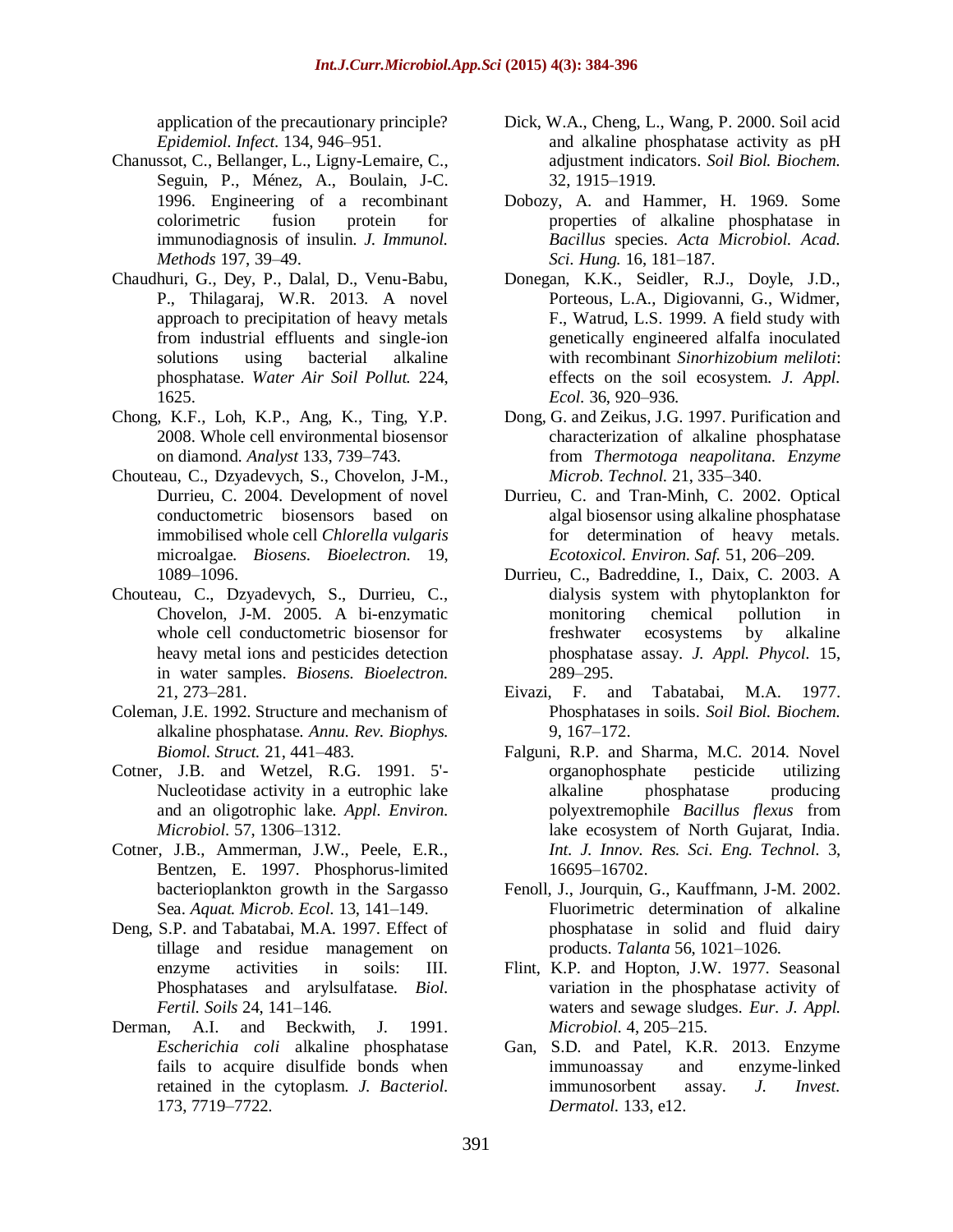- Gibson, C.M. and Caparon, M.G. 2002. Alkaline phosphatase reporter transposon for identification of genes encoding secreted proteins in gram-positive microorganisms. *Appl. Environ. Microbiol.* 68, 928–932.
- Gillet, D., Ezan, E., Ducancel, F., Gaillard, C., Ardouin, T., Istin, M., Ménez, A., Boulain, J-C., Grognet, J-M. 1993. Enzyme immunoassay using a rat prolactin-alkaline phosphatase recombinant tracer. *Anal. Chem.* 65, 1779–1784.
- Githui, W.A., Wilson, S.M., Drobniewski, F.A. 1999. Specificity of IS*6110*-based DNA fingerprinting and diagnostic techniques for *Mycobacterium tuberculosis* complex. *J. Clin. Microbiol.* 37, 1224–1226.
- Glew, R.H. and Heath, E.C. 1971. Studies on the extracellular alkaline phosphatase of *Micrococcus sodonensis*. II. Factors affecting secretion. *J. Biol. Chem.* 246, 1566–1574.
- Glover, D.J. and Harris, W.J. 1998. The use of alkaline phosphatase-labelled oligonucleotide probes as culture confirmation reagents for the identification of commercially important bacteria. *Lett. Appl. Microbiol.* 27, 116– 120.
- Gorman, J.A. and Hu, A.S.L. 1969. The separation and partial characterization of L-histidinol phosphatase and an alkaline phosphatase of *Saccharomyces cerevisiae*. *J. Biol. Chem.* 244, 1645–1650.
- Grant, I.R., Williams, A.G., Rowe, M.T., Muir, D.D. 2005. Efficacy of various pasteurization time-temperature conditions in combination with homogenization on inactivation of *Mycobacterium avium* subsp. *paratuberculosis* in milk. *Appl. Environ. Microbiol.* 71, 2853–2861.
- Grappin, R. and Beuvier, E. 1997. Possible implications of milk pasteurization on the manufacture and sensory quality of ripened cheese. *Int. Dairy J.* 7, 751–761.
- Guedri, H. and Durrieu, C. 2008. A selfassembled monolayers based conductometric algal whole cell biosensor for water monitoring. *Microchim. Acta* 163, 179–184.
- Guimarães, L.H.S., Júnior, A.B., Jorge, J.A., Terenzi, H.F., Polizeli, M.L.T.M. 2007. Purification and biochemical characterization of a mycelial alkaline phosphatase without DNAase activity produced by *Aspergillus caespitosus*. *Folia Microbiol*. 52, 231–236.
- Guimarães, L.H.S., Terenzi, H.F., Jorge, J.A., Leone, F.A., Polizeli, M.L.T.M. 2003. Extracellular alkaline phosphatase from the filamentous fungus *Aspergillus caespitosus*: Purification and biochemical characterization. *Folia Microbiol.* 48, 627–632.
- Guimarães, L.H.S., Terenzi, H.F., Jorge, J.A., Polizeli, M.L.T.M. 2001. Thermostable conidial and mycelial alkaline phosphatases from the thermophilic fungus *Scytalidium thermophilum*. *J. Ind. Microbiol. Biotechnol.* 27, 265–270.
- Hammer, B.W. and Olson, H.C. 1941. Phosphatase production in dairy products by microorganisms. *J. Milk Technol.* 4, 83–85.
- Harding, F. 1991. Alkaline phosphatase test as a measure of correct pasteurization. *Bull. Int. Dairy Fed.* 262, 32–34.
- Harding, F. and Garry, E. 2005. Collaborative evaluation of a fluorometric method for measuring alkaline phosphatase activity in cow's, sheep's, and goat's milk. *J. Food Prot.* 2005; 68, 1047–1053.
- Hayes, P.S., Feeley, J.C., Graves, L.M., Ajello, G.W., Fleming, D.W. 1986. Isolation of *Listeria monocytogenes* from raw milk. *Appl. Environ. Microbiol.* 51, 438–440.
- Hoffman, C.S. and Wright, A. 1985. Fusions of secreted proteins to alkaline phosphatase: An approach for studying protein secretion. *Proc. Natl. Acad. Sci. U.S.A.* 82, 5107–5111.
- Ionescu, R.E., Abu-Rabeah, K., Cosnier, S., Durrieu, C., Chovelon, J-M., Marks, R.S. 2006. Amperometric algal *chlorella vulgaris* cell biosensors based on alginate and polypyrrole-alginate gels. *Electroanalysis* 18, 1041–1046.
- Jones, J.G. 1972. Studies on freshwater bacteria: association with algae and alkaline phosphatase activity. *J. Ecol.* 60, 59–75.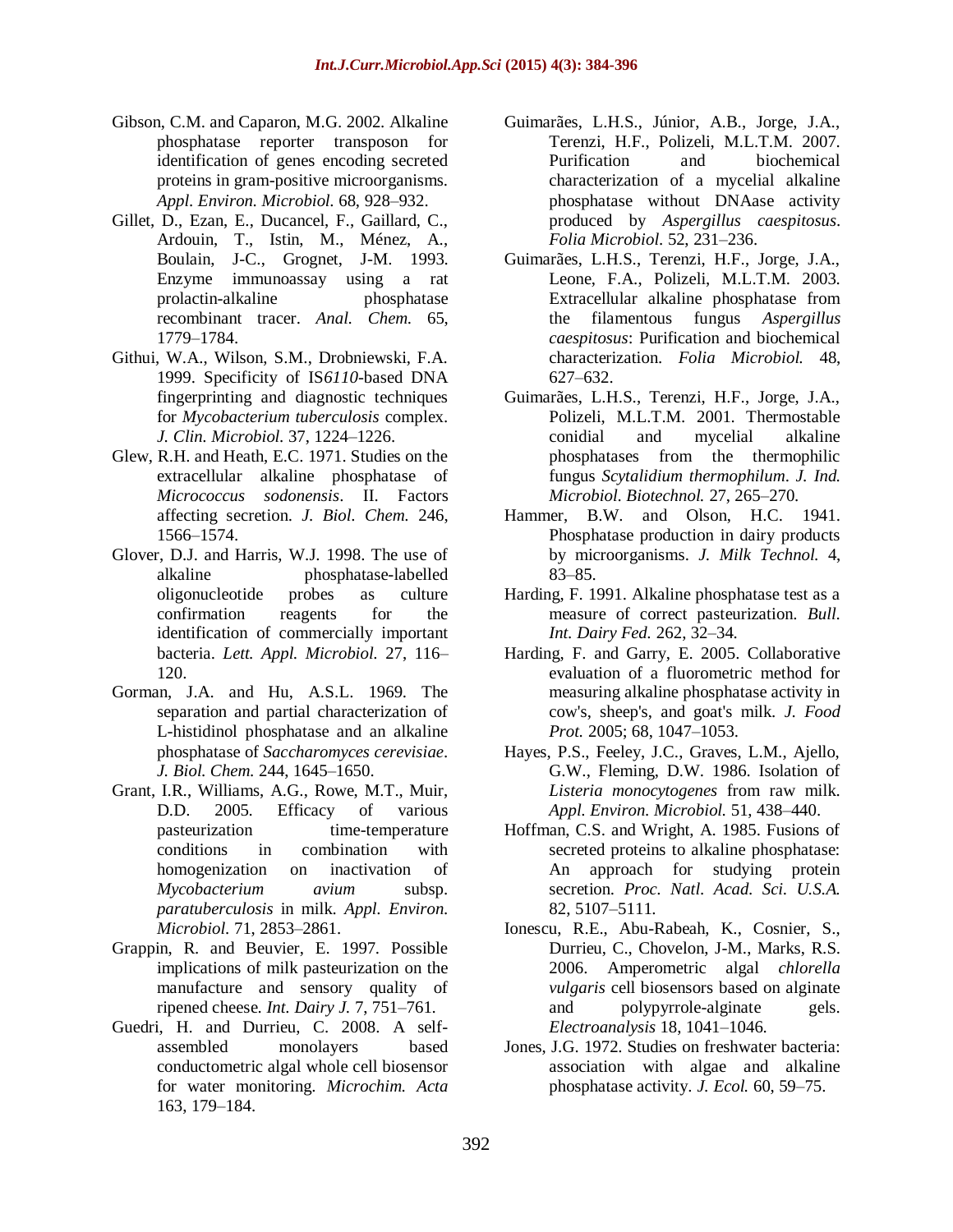- Jordan, D., Kremer, R.J., Bergfield, W.A., Kim, K.Y., Cacnio, V.N. 1995. Evaluation of microbial methods as potential indicators of soil quality in historical agricultural fields. *Biol. Fertil. Soils* 19, 297–302.
- Karamyshev, A.L., Karamysheva, Z.N., Kajava, A.V., Ksenzenko, V.N., Nesmeyanova, M.A. 1998. Processing of *Escherichia coli* alkaline phosphatase: role of the primary structure of the signal peptide cleavage region. *J. Mol. Biol.* 277, 859– 870.
- Kay, H.D. and Graham Jun, W.R. 1935. The phosphatase test for pasteurised milk. *J. Dairy Res.* 6, 191–203.
- Knight, A.H. and Fryer, S.M. 1989. The development of heat-resistant phosphatase activity in raw milk. *J. Soc. Dairy Technol.* 42, 81–86.
- Kobayashi, K., Hashimoto, S., Fujiwara, K., Haraguchi, H., Fuwa, K., Otsuki, A. 1984. Correlations between dissolved alkaline phosphatase and orthophosphate in lake water. *Chem. Lett.* 13, 565–568.
- Kobori, H., Sullivan, C.W., Shizuya, H. 1984. Heat-labile alkaline phosphatase from Antarctic bacteria: Rapid 5' end-labeling of nucleic acids. *Proc. Natl. Acad. Sci. U.S.A.* 81, 6691–6695.
- Labry, C., Delmas, D., Herbland, A. 2005. Phytoplankton and bacterial alkaline phosphatase activities in relation to phosphate and DOP availability within the Gironde plume waters (Bay of Biscay). *J. Exp. Mar. Biol. Ecol.* 318, 213–225.
- López, L., Pozo, C., Rodelas, B., Calvo, C., González-López, J. 2006. Influence of pesticides and herbicides presence on phosphatase activity and selected bacterial microbiota of a natural lake system. *Ecotoxicology* 15, 487–493.
- Lu, Z., Chen, W., Liu, R., Hu, X., Ding, Y. 2010. A novel method for high-level production of psychrophilic TAB5 alkaline phosphatase. *Protein Expr. Purif.* 74, 217–222.
- Luo, H., Benner, R., Long, R.A., Hu, J. 2009. Subcellular localization of marine bacterial alkaline phosphatases. *Proc. Natl. Acad. Sci. U.S.A*. 106, 21219– 21223.
- Martinez, J. and Azam, F. 1993. Periplasmic aminopeptidase and alkaline phosphatase activities in a marine bacterium: implications for substrate processing in the sea. *Mar. Ecol. Prog. Ser.* 92, 89–97.
- Matei, S.T., Groza, I., Andrei, S., Bogdan, L., Ciupe, S., Petrean, A. 2010. Serum metabolic parameters in healthy and subclinical mastitis cows. *Vet. Med.* 67, 110–114.
- Miller, C.A., Patterson, W.L., Johnson, P.K., Swartzell, C.T., Wogoman, F., Albarella, J.P., Carrico, R.J. 1988. Detection of bacteria by hybridization of rRNA with DNA-latex and immunodetection of hybrids. *J. Clin. Microbiol.* 26, 1271– 1276.
- Mori, S., Okamoto, M., Nishibori, M., Ichimura, M., Sakiyama, J., Endo, H. 1999. Purification and characterization of alkaline phosphatase from *Bacillus stearothermophilus*. *Biotechnol. Appl. Biochem.* 29, 235–239.
- Mousli, M., Turki, I., Kharmachi, H., Saadi, M., Dellagi, K. 2007. Recombinant singlechain Fv antibody fragment–alkaline phosphatase conjugate: A novel *in vitro* tool to estimate rabies viral glycoprotein antigen in vaccine manufacture. *J. Virol. Methods* 146, 246–256.
- Muller, B.H., Chevrier, D., Boulain, J-C., Guesdon, J-L. 1999. Recombinant singlechain Fv antibody fragment–alkaline phosphatase conjugate for one-step immunodetection in molecular hybridization. *J. Immunol. Methods* 227, 177–185.
- Murthy, G.K. and Cox, S. 1988. Evaluation of APHA and AOAC methods for phosphatase in cheese. *J. Assoc. Off. Anal. Chem.* 71, 1195–1199.
- Murthy, G.K. and Kaylor, L.O. 1990. Evaluation of APHA and AOAC II methods for phosphatase in butter and differentiation of milk and microbial phosphatases by agarose-gel electrophoresis. *J. Assoc. Off. Anal. Chem.* 73, 681–687.
- Nalini, P., Prabhakar, T., Ellaiah, P., Girijasankar, G. 2014. Isolation of alkaline phosphatase producing bacteria employing a novel screening medium for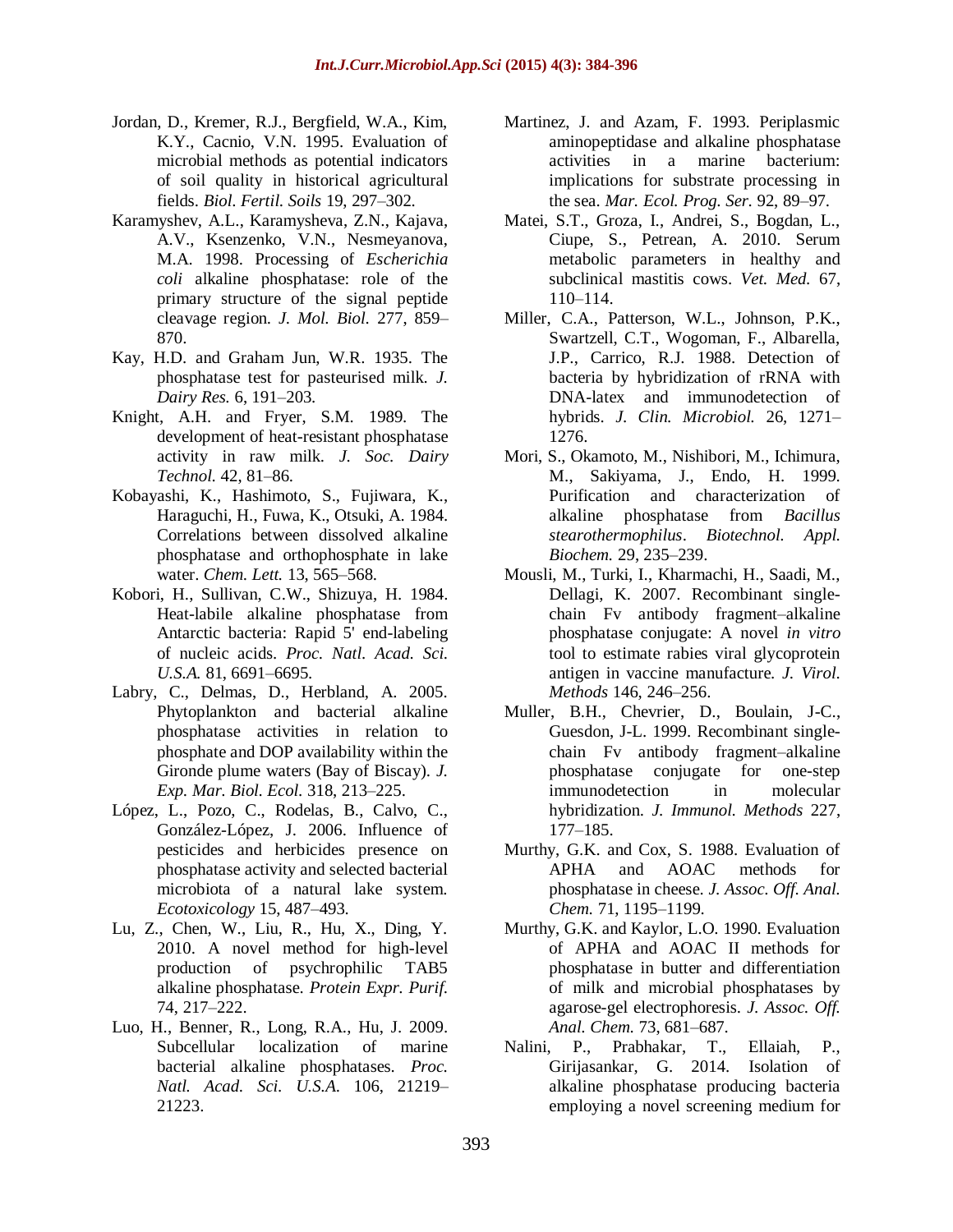phosphatases. *J. Pure Appl. Microbiol.* 8, 3237–3244.

- Naseby, D.C. and Lynch, J.M. 1998. Impact of wild-type and genetically modified *Pseudomonas fluorescens* on soil enzyme activities and microbial population structure in the rhizosphere of pea. *Mol. Ecol*. 7, 617–625.
- Niehaus, F., Bertoldo, C., Kähler, M., Antranikian, G. 1999. Extremophiles as a source of novel enzymes for industrial application. *Appl. Microbiol. Biotechnol.* 51, 711–729.
- Ohiri, R.C., Agha, N.C., Nwachukwu, N. 2013. Variations in phosphatase activity of crude oil and used crankase oil polluted agricultural soil. *J. Biol. Agric. Healthcare* 3, 143–149.
- Oliaro, J., Johnson, R.D., Chen, W., Chadwick, V.S., Murray, A. 2000. Identification of an immunogenic 18-kDa protein of *Helicobacter pylori* by alkaline phosphatase gene fusions. *J. Med. Microbiol.* 49, 643–650.
- Pandey, S.K. and Banik, R.M. 2011. Extractive fermentation for enhanced production of alkaline phosphatase from *Bacillus licheniformis* MTCC 1483 using aqueous two-phase systems. *Bioresour. Technol.* 102, 4226–4231.
- Pandey, V.D. and Parveen, S. 2011. Alkaline phosphatase activity in cyanobacteria: physiological and ecological significance. *Indian J. Fund. Appl. Life Sci.* 1, 295– 303.
- Pantazaki, A.A., Karagiorgas, A.A., Liakopoulou-Kyriakides, M., Kyriakidis, D.A. 1998. Hyperalkaline and thermostable phosphatase in *Thermus thermophilus*. *Appl. Biochem. Biotechnol.* 75, 249–259.
- Park, T., Lee, J-H., Kim, H-K., Hoe, H-S., Kwon, S-T. 1999. Nucleotide sequence of the gene for alkaline phosphatase of *Thermus caldophilus* GK24 and characteristics of the deduced primary structure of the enzyme. *FEMS Microbiol. Lett.* 180, 133–139.
- Payne, C. and Wilbey, R.A. 2009. Alkaline phosphatase activity in pasteurized milk: A quantitative comparison of Fluorophos

and colourimetric procedures. *Int. J. Dairy Technol.* 62, 308–314.

- Pereira, M., Pereira Jr, H., Thedei Jr, G., Rossi, A., Martinez-Rossi, N.M. 1995. Purification of *Neurospora crassa* alkaline phosphatase without DNAse for use in molecular biology. *World J. Micro. Biotechnol.* 11, 505–507.
- Politino, M., Brown, J., Usher, J.J. 1996. Purification and characterization of an extracellular alkaline phosphatase from *Penicillium chrysogenum*. *Prep. Biochem. Biotechnol.* 26, 171–181.
- Rankin, S.A., Christiansen, A., Lee, W., Banavara, D.S., Lopez-Hernandez, A. 2010. *Invited review:* The application of alkaline phosphatase assays for the validation of milk product pasteurization. *J. Dairy Sci.* 93, 5538–5551.
- Reichardt, W., Overbeck, J., Steubing, L. 1967. Free dissolved enzymes in lake waters. *Nature* 216, 1345–1347.
- Reid, T.W. and Wilson, I.B. 1971. *E. coli* alkaline phosphatase. In: Boyer, P.D. (Ed.), *The Enzymes*, Vol. 4. Academic Press, N.Y., pp. 373–416.
- Richardson, A.E. 1994. Soil microorganisms and phosphorus availability. In: Pankhurst, C.E., Doube, B.M., Gupta, V.V.S.R., Grace, P.R. (Eds.), *Soil Biota: Management in Sustainable Farming Systems*, CSIRO, Melbourne, Australia., pp. 50–62.
- Rina, M., Pozidis, C., Mavromatis, K., Tzanodaskalaki, M., Kokkinidis, M., Bouriotis, V. 2000. Alkaline phosphatase from the Antarctic strain TAB5. Properties and psychrophilic adaptations. *Eur. J. Biochem.* 267, 1230–1238.
- [Ritter, K.](http://www.ncbi.nlm.nih.gov/pubmed/?term=Ritter%20K%5BAuthor%5D&cauthor=true&cauthor_uid=9403838), [Fudickar, A.](http://www.ncbi.nlm.nih.gov/pubmed/?term=Fudickar%20A%5BAuthor%5D&cauthor=true&cauthor_uid=9403838), [Heine, N.](http://www.ncbi.nlm.nih.gov/pubmed/?term=Heine%20N%5BAuthor%5D&cauthor=true&cauthor_uid=9403838), [Thomssen,](http://www.ncbi.nlm.nih.gov/pubmed/?term=Thomssen%20R%5BAuthor%5D&cauthor=true&cauthor_uid=9403838)  [R.](http://www.ncbi.nlm.nih.gov/pubmed/?term=Thomssen%20R%5BAuthor%5D&cauthor=true&cauthor_uid=9403838) 1997. Autoantibodies with a protective function: polyreactive antibodies against alkaline phosphatase in bacterial infections. *[Med. Microbiol. Immunol.](http://www.ncbi.nlm.nih.gov/pubmed/9403838)* 186, 109–113.
- Rosenthal, I., Bernstein, S., Rosen, B. 1996. Alkaline phosphatase activity in *Penicillium roqueforti* and in blue-veined cheeses. *J. Dairy Sci.* 79, 16–19.
- Sadeghi, H.M.M., Haghighi, B., Bagheri, M. 2005. Cloning and expression of the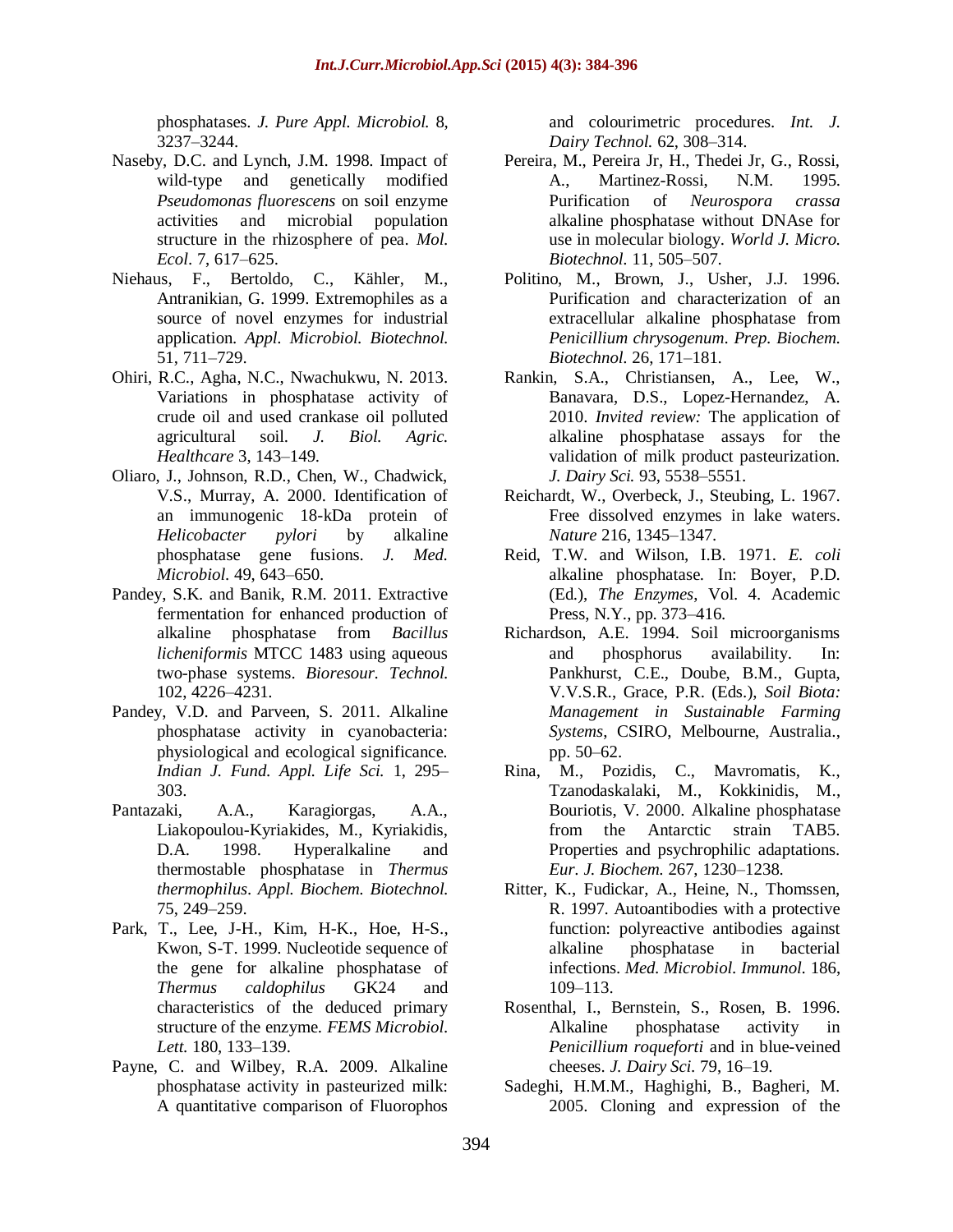alkaline phosphatase gene from the Persian type culture collection *Escherichia coli* K-12. *Biotechnology* 4, 182–186.

- Sebastian, M. and Ammerman, J.W. 2009. The alkaline phosphatase PhoX is more widely distributed in marine bacteria than the classical PhoA. *ISME J.* 3, 563–572.
- Seeburg, P.H., Shine, J., Martial, J.A., Baxter, J.D., Goodman, H.M. 1977. Nucleotide sequence and amplification in bacteria of structural gene for rat growth hormone. *Nature* 270, 486–494.
- Simpson, R.T., Vallee, B.L., Tait, G.H. 1968. Alkaline phosphatase of *Escherichia coli*. Composition. *Biochemistry* 7, 4336–4342.
- Singh, J. and Mittal, S.K. 2012. *Chlorella* sp. based biosensor for selective determination of mercury in presence of silver ions. *Sens. Actuat. B* 165, 48–52.
- Singh, S.K., Singh, S.S., Pandey, V.D., Mishra, A.K. 2006. Factors modulating alkaline phosphatase activity in the diazotrophic rice-field cyanobacterium, *Anabaena oryzae*. *World J. Microbiol. Biotechnol.* 22, 927–935.
- Sitdhipol, J., Niwasabutra, K., Wannissorn, B., Visessanguan, W., Tanasupawat, S. 2012. Characterization of alkaline phosphatase producing bacteria isolated from Thai fermented fish products. *Int. J. Biol.* 4, 44–55.
- Soares, C.F., Fonseca, L.M., Leite, M.O., Oliveira, M.C.P.P. 2013. Application of Scharer's quantitative method for the determination of residual alkaline phosphatase activity in standard Minas cheese. *Arq. Bras. Med. Vet. Zootec.* 65, 1223–1230.
- Stabel, J.R. 2003. Effective methods for postharvest intervention in dairy processing. *J. Dairy Sci.* 86, E10–E15.
- Steitz, T.A. 1999. DNA polymerases: structural diversity and common mechanisms. *J. Biol. Chem.* 274, 17395–17398.
- Suresh, N. and Das, A. 2014. Molecular cloning of alkaline phosphatase, acid phosphatase and phytase genes from *Aspergillus fumigatus* for applications in biotechnological industries. *J. Pharm. Sci. Res.* 6, 5–10.
- Suzuki, C., Ueda, H., Tsumoto, K., Mahoney, W.C., Kumagai, I., Nagamune, T. 1999. Open sandwich ELISA with  $V_H$ -/ $V_L$ alkaline phosphatase fusion proteins. *J. Immunol. Methods* 224, 171–184.
- Tekaya, N., Saiapina, O., Ben Ouada, H., Lagarde, F., Ben Ouada, H., Jaffrezic-Renault, N. 2013. Ultra-sensitive conductometric detection of heavy metals based on inhibition of alkaline phosphatase activity from *Arthrospira platensis. Bioelectrochemistry* 90, 24–29.
- Tisserant, B., Gianinazzi-Pearson, V., Gianinazzi, S., Gollotte, A. 1993. *In planta* histochemical staining of fungal alkaline phosphatase activity for analysis of efficient arbuscular mycorrhizal infections. *Mycol. Res.* 97, 245–250.
- Van Wambeke, F., Christaki, U., Giannakourou, A., Moutin, T., Souvemerzoglou, K. 2002. Longitudinal and vertical trends of bacterial limitation by phosphorus and carbon in the Mediterranean Sea. *Microb. Ecol.* 43, 119–133.
- Vega-Warner, A.V., Wang, C-H., Smith, D.M., Ustunol, Z. 1999. Milk alkaline phosphatase purification and production of polyclonal antibodies. *J. Food Sci.* 64, 601–605.
- Vieille, C. and Zeikus, G.J. 2001. Hyperthermophilic enzymes: sources, uses and molecular mechanisms for thermostability. *Microbiol. Mol. Biol. Rev.* 65, 1–43.
- Walstra, P., Wouters, J.T.M., Geurts, T.J. (Eds.). 2006. *Dairy Science and Technology*, Second Edition, CRC Press, Taylor & Francis Group, Boca Raton, London, N.Y., pp. 782.
- Wang, J.B., Chen, Z.H., Chen, L.J., Zhu, A.N., Wu, Z.J. 2011. Surface soil phosphorus and phosphatase activities affected by tillage and crop residue input amounts. *Plant Soil Environ.* 57, 251–257.
- Wanner, B.L. 1987. Bacterial alkaline phosphatase gene regulation and the phosphate response in *Escherichia coli*. In: Torriani-Gorini, A., Rothman, F.G., Silver, S., Wright, A., Yagil, E. (Eds.), *Phosphate metabolism and cellular regulation in microorganisms*, American